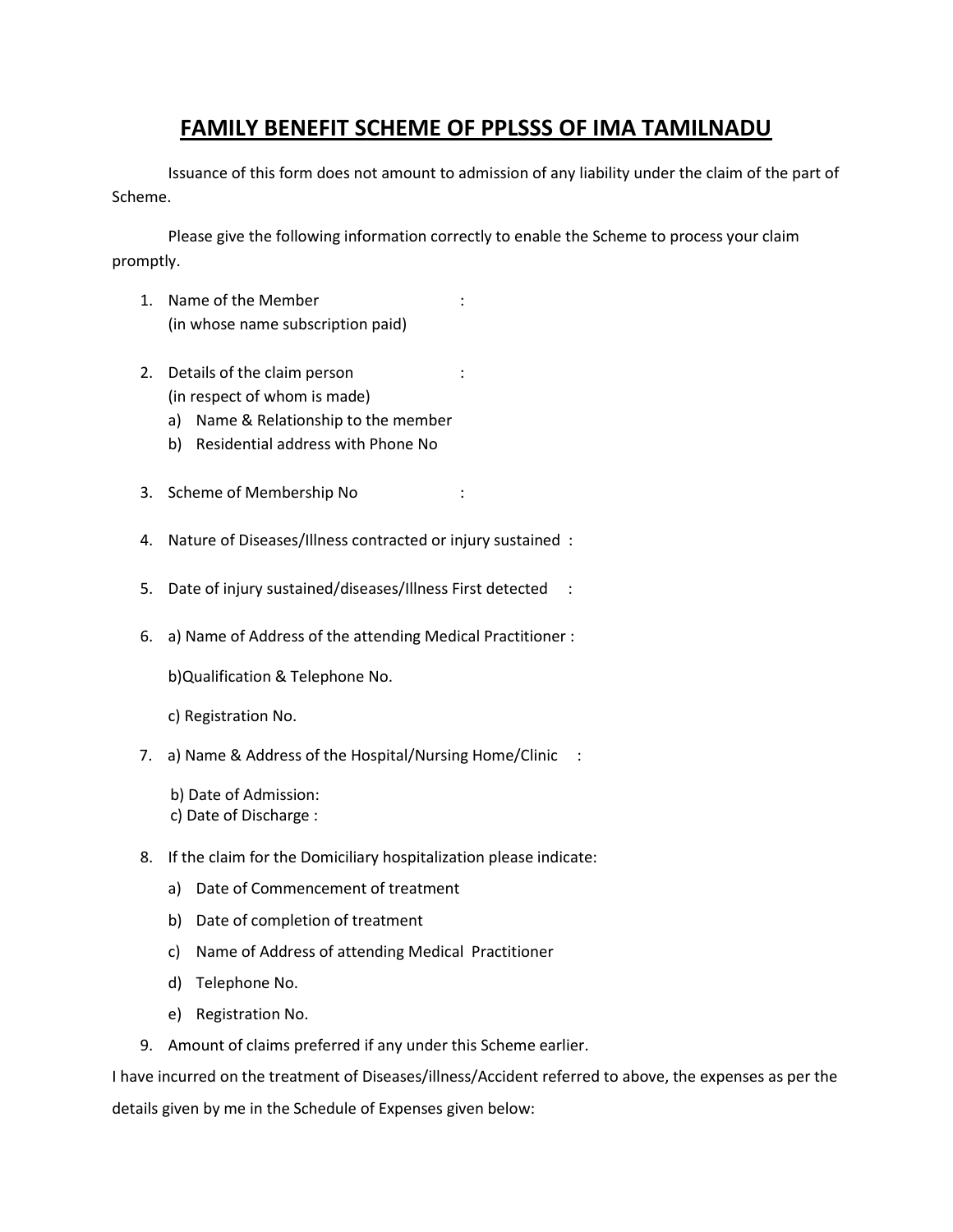In support of the above claim, I enclose following documents, please indicate by

- 1. Bill receipt and Discharge certificate/card from the Hospital
- 2. Cash memos from the Hospital/Chemist (S) supported by the proper prescription.
- 3. Receipt and pathologist test reports from a pathologist supported by the note from the attending medical practitioner/surgeon demanding such pathologist test.
- 4. Surgeons certificate stating nature of operation performed and surgeon's bill and receipt.
- 5. Attending doctor's/consultant's/specialists/Anesthetist's bill and receipt and certificate regarding diagnosis.
- 6. In case of Domiciliary hospitalization, receipt from a qualified nurse who attended the patient at his/her residence duly supported by a certificate from attending medical practitioner.
- 7. Certificate from the attending Medical Practitioner giving reasons for allowing treatment at home.

I hereby warrant the truth of the foregoing particulars in every respect and I agree that if have made or shall make any false or untrue statement, suppression or concealment, my right to claim reimbursement of the said expenses shall be absolutely forfeited. I further, declare that is respect of the above treatment, no benefits are admissible under any other medical scheme or insurance.

Dated at……………………………… This……………………………………………………. Day of………………………………..200

#### SIGNATURE OF THE MEMBER SIGNATURE OF THE CLAIMANT

### **SCHEDULE OF EXPENSES INCURRED BY THE CLAIMANT**

#### **DETAILS OF EXPENSES CLAIMED**

Cl.No.Bill Reference **Nature of Expenditure** Amt. Claimed(Rs.)

Signature of the Claimant

| Place: |
|--------|
| Date:  |

#### **FOR OFFICE USE ONLY**

| Sum Assured         |  |  |
|---------------------|--|--|
| Claims already paid |  |  |
| Balance available   |  |  |

**Secretary**